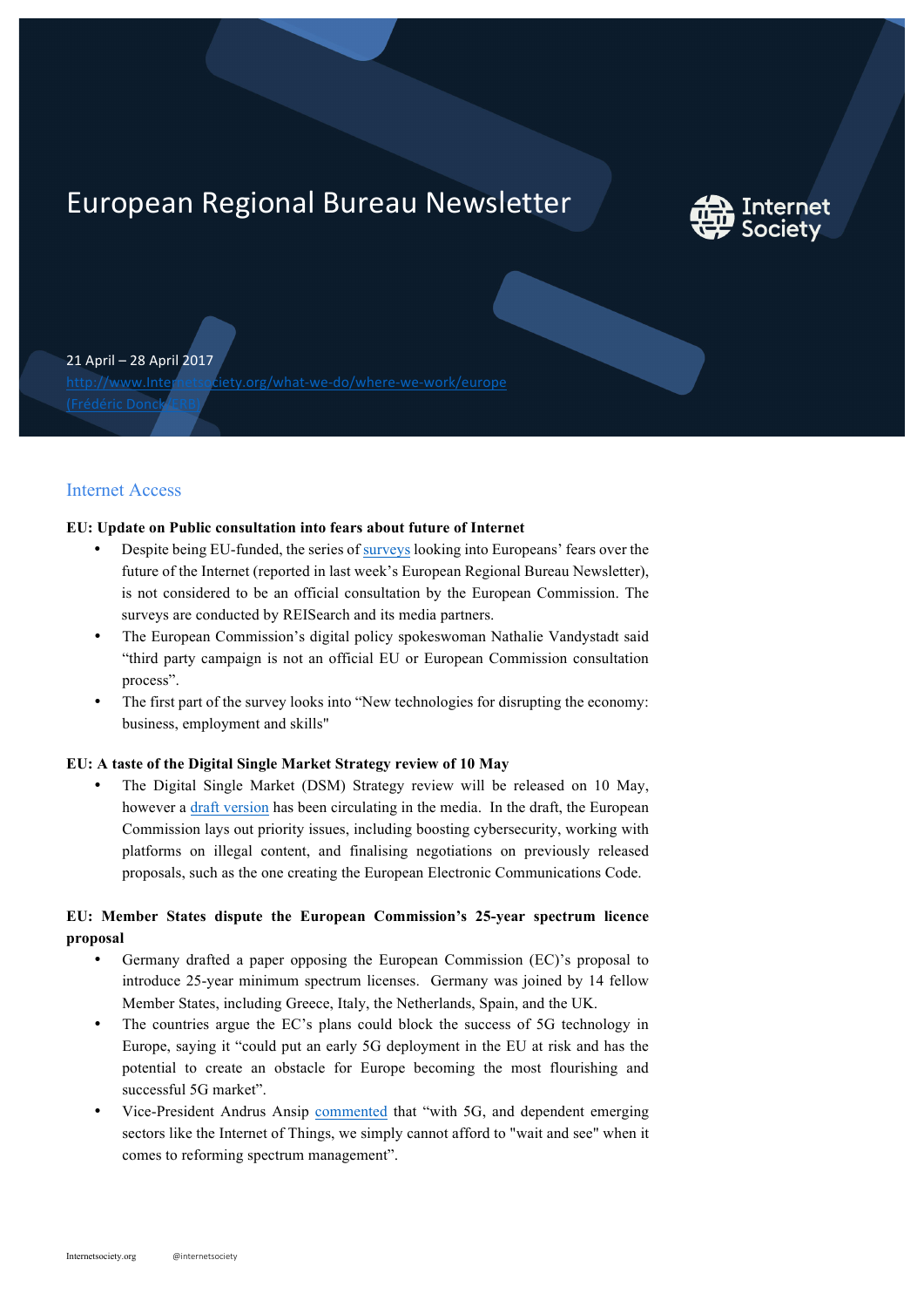#### **EU: European Broadband Mapping project launched**

- On 26 April, The European Broadband Mapping project was presented at the International Telecommunication Union (ITU) Regional Development Forum in Vilnius.
- The mapping project, launched by the European Commission, will result in an interactive online mapping application that will aggregate and benchmark measurements of fixed and mobile broadband connectivity. All Member States of the EU and EEA will be covered. The database and online application will go live in late 2017.

## **EU: Rapporteur wants ITRE's position on Telecom reform before summer 2017**

• Rapporteur for the telecoms reform Pilar del Castillo (PPE, SP) wants the Committee on Industry, Research and Energy (ITRE) to finalise its position on the European Electronic Communications Code by the end of June. After a vote in ITRE, presumably June 20, the European Parliament will ask the Council to start three-way discussions on the file as soon as possible.

# **EU: EP ITRE discuss Online Platforms and the Digital Single Market draft report's amendments**

- On April 24, the ITRE Committee discussed the amendments to the draft report by Henna Virkkunen (PPE, FI) and Philipp Juvin (PPE, FR) on Online Platforms and the Digital Single Market.
- The most contentious issue is the topic of liability. Several MEPs pointed out that there should be no over-regulation and that it is pivotal to protect the openness of the Internet.

# **EU: EP IMCO considers amendments to the draft report Body of European Regulators for Electronic Communications**

- On April 25, the European Parliament's Committee on Internal Market and Consumer Protection (IMCO) held a meeting to consider the amendments to Ivan Štefanec (EPP, SK)'s draft report Body of European Regulators for Electronic Communications (BEREC).
- MEPs paid particular attention to issues such as the body's independence, organisational structure and the process for choosing its executive director.

# **EU: e-Commerce: EP IMCO moves forward on Geo-blocking**

- On 25 April, the European Parliament's Committee on Internal Market and Consumer Protection (IMCO) adopted (first reading) MEP Roża Thun Und Hohenstein (EPP, PL)'s draft report on the European Commission proposal for a Regulation on Geoblocking. The report was approved by 29 votes in favour, 2 against and 4 abstentions.
- The draft law defines specific situations in which geo-blocking will not be allowed. Hence, online sellers will not be able to discriminate against consumers elsewhere in the EU with regard to general terms and conditions, including prices, on the basis of their nationality, place of residence or even their temporary location.

#### **EU: Countries oppose potential rules for YouTube and Facebook**

• Eight countries, including the Netherlands, the U.K. and Sweden, are trying to stop new audiovisual rules that could force companies like YouTube and Facebook to police more of their online content for discrimination and communications harmful to minors, according to three sources briefed on talks.

盆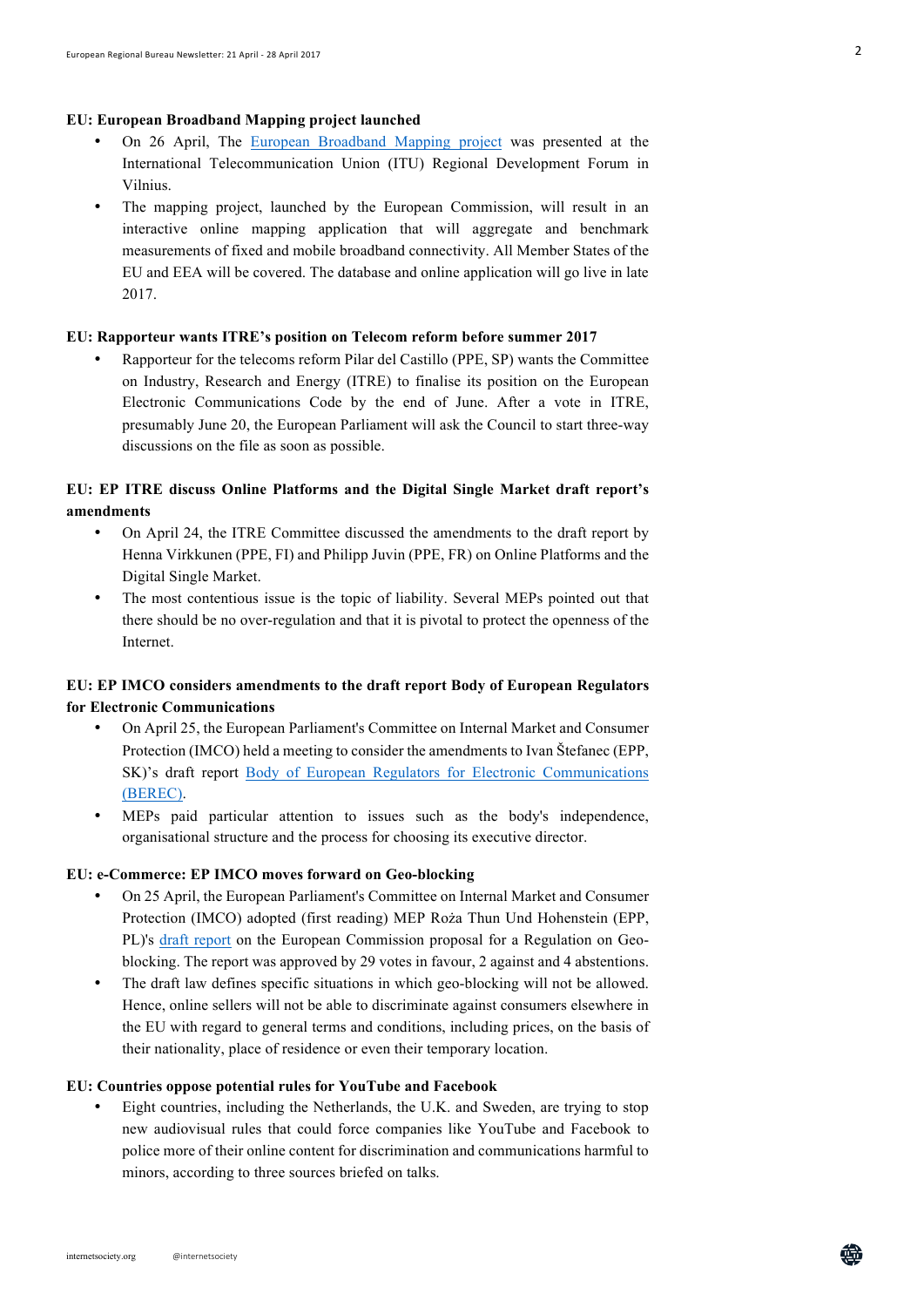• On 25 April, the European Parliament's Culture and Education Committee (CULT) has voted to expand the scope of the rules.

## **Trust**

# **EU: MEPs' call on European Commission President Jean-Claude Juncker for a new regulation on data localization**

- On 25 April, at the CeBIT computer expo, a group of 29 leading MEPs on digital issues sent a letter to European Commission President Jean-Claude Juncker asking the European Commission to propose a new regulation banning data localization measures in EU countries.
- In their letter, the MEPs argued that "data localization is rarely justified on any economic grounds and cannot be justified on privacy grounds" and "what matters in terms of privacy is security; how data is stored, not where".

#### **EU: Giovanni Buttareli's opinion on the e-Privacy Regulation proposal is now out**

- European Data Protection Supervisor (EDPS) Giovanni Buttarelli published his opinion on the European Commission's e-Privacy Regulation proposal.
- In regards to the European Electronic Communications Code and e-Privacy Regulation, Buttarelli says "there is no legal justification today for linking the two instruments so closely and the competition and market-focused definitions from the Code are simply not fit for purpose in the fundamental rights context". He adds in the paper that the proposal fails to address "tracking walls" that block users that don't agree to be tracked, and lends his backing to the notion of privacy-by-design".

#### **Denmark: the battle against hackers continues**

- The Danish Defence Ministry has been was hacked for a period of two years, from 2015 to 2016, Berlingske newspaper has reported. The hackers gained access to the emails of targeted staff members. The hack was the work of the group ATP 28, also known as Fancy Bear, which has been linked to the Russian intelligence services and was suspected of hacking the U.S. Democratic National Committee in the American presidential election campaign.
- A report from the Government's Center for Cybersecurity claims that "the information could be abused in attempts to recruit, blackmail or plan further espionage" and "a major, serious threat of espionage against Denmark is not theoretical, it's real".

## **France: Emmanuel Macron targeted by a cyberespionage group**

- Emmanuel Macron, the French presidential candidates, has been targeted by a cyberespionage group linked by some experts to the Russian military intelligence agency, a researcher at Trend Micro affirmed.
- The attack may be once again linked to the Russian spy-linked group ATP 28, Reuters reported.

#### **Germany: Cybercrime spikes in Germany**

The German government registered 82,649 cases of computer fraud, espionage and other cybercrimes in 2016, an increase of just over 80 percent from 2015. In addition, German police also registered 253,290 cases of crimes carried out with the help of the Internet, an increase of 3.6 percent from 2015.

盆